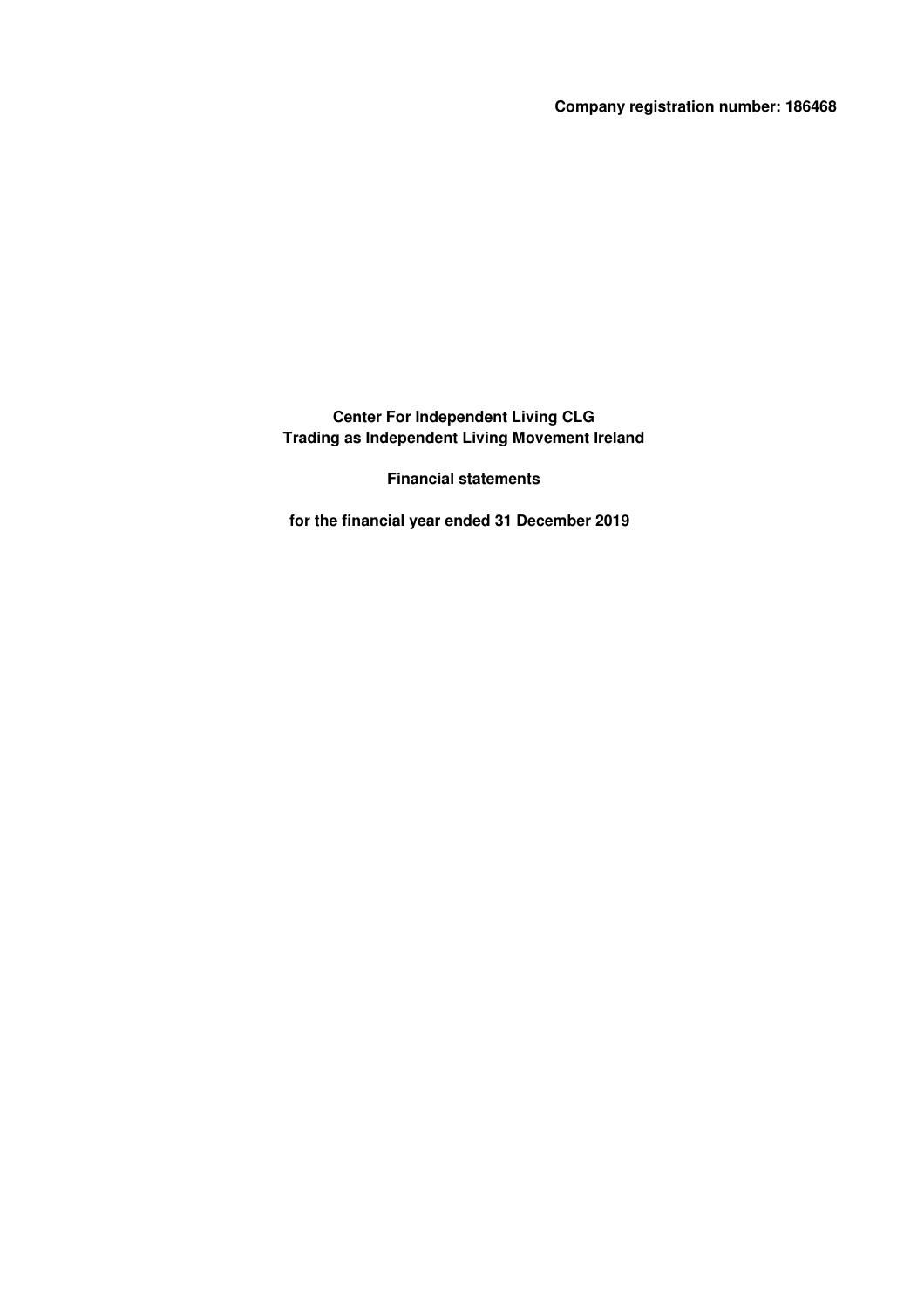# **Contents**

|                                             | Page      |
|---------------------------------------------|-----------|
| Directors and other information             | 1         |
| Directors report                            | $2 - 3$   |
| Directors responsibilities statement        | 4         |
| Independent auditor's report to the members | $5 - 7$   |
| Profit and loss account                     | 8         |
| Statement of income and retained earnings   | 9         |
| <b>Balance sheet</b>                        | 10        |
| Statement of cash flows                     | 11        |
| Notes to the financial statements           | $12 - 17$ |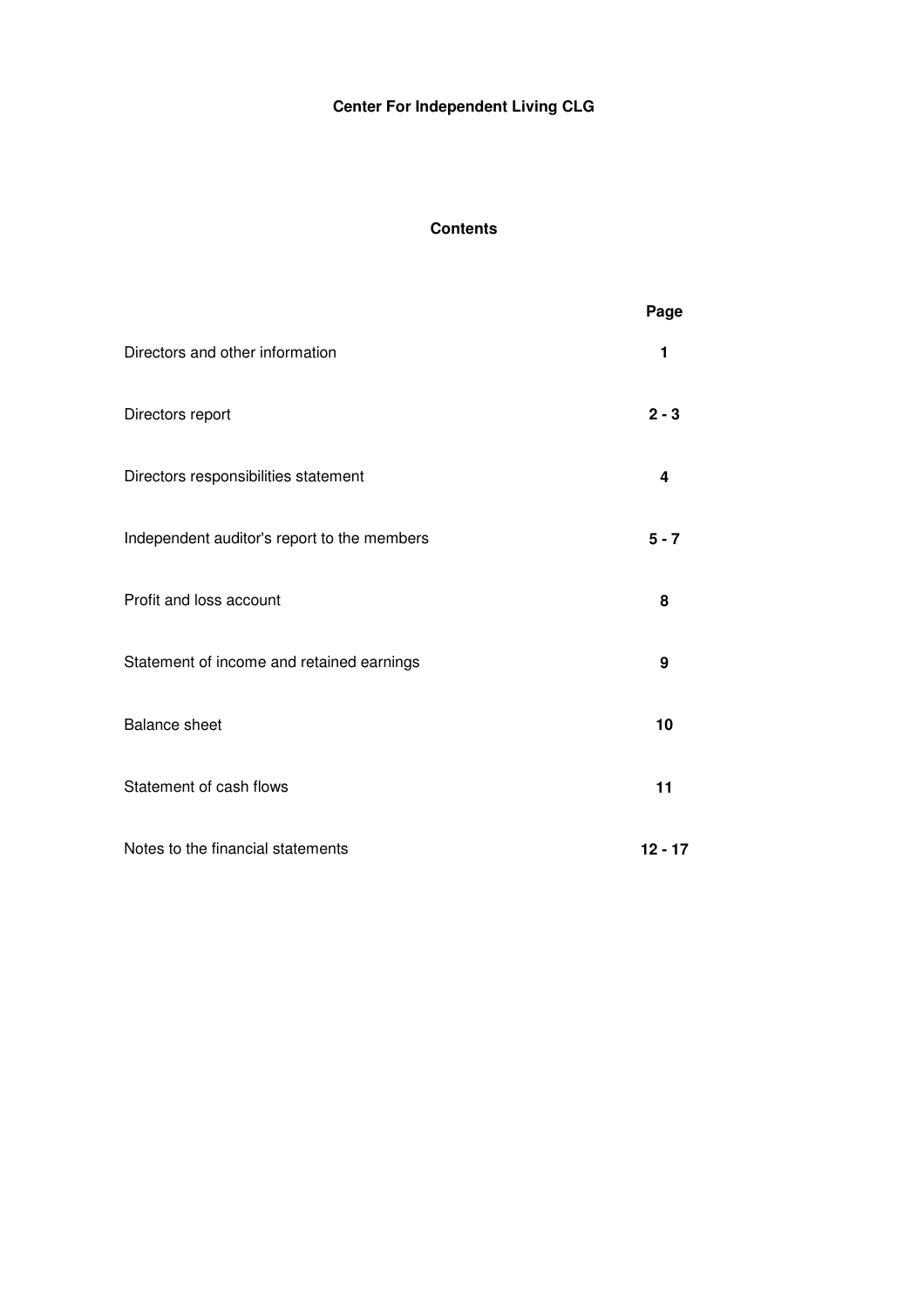# **Center For Independent Living CLG Company limited by guarantee**

# **Directors and other information**

| <b>Directors</b>         | John Roche<br>Dermot Hayes<br>Audrey Brodigan<br><b>Michael Nestor</b><br>Gordon Ryan<br>Sinead Murtagh<br>Selina Bonnie<br>Sarah Fitzgerald<br>Desmond Kenny (appointed 12/02/19)<br>Michelle Gaynor (resigned 15/11/19)<br>Bridget Marian Maloney Nolan (appointed 15/11/19) |
|--------------------------|--------------------------------------------------------------------------------------------------------------------------------------------------------------------------------------------------------------------------------------------------------------------------------|
| <b>Secretary</b>         | Sarah Fitzgerald                                                                                                                                                                                                                                                               |
| <b>Company number</b>    | 186468                                                                                                                                                                                                                                                                         |
| <b>Registered office</b> | <b>Carmichael Centre</b><br>North Brunswick Street<br>Dublin 7                                                                                                                                                                                                                 |
| <b>Business address</b>  | <b>Carmichael Centre</b><br>North Brunswick Street<br>Dublin 7                                                                                                                                                                                                                 |
| <b>Auditor</b>           | Shane Monaghan and Company Ltd<br>Clara Road<br>Tullamore<br>Co Offaly                                                                                                                                                                                                         |
| <b>Bankers</b>           | Bank of Ireland<br>371 North Circular Road<br>Phibsboro<br>Dublin 7                                                                                                                                                                                                            |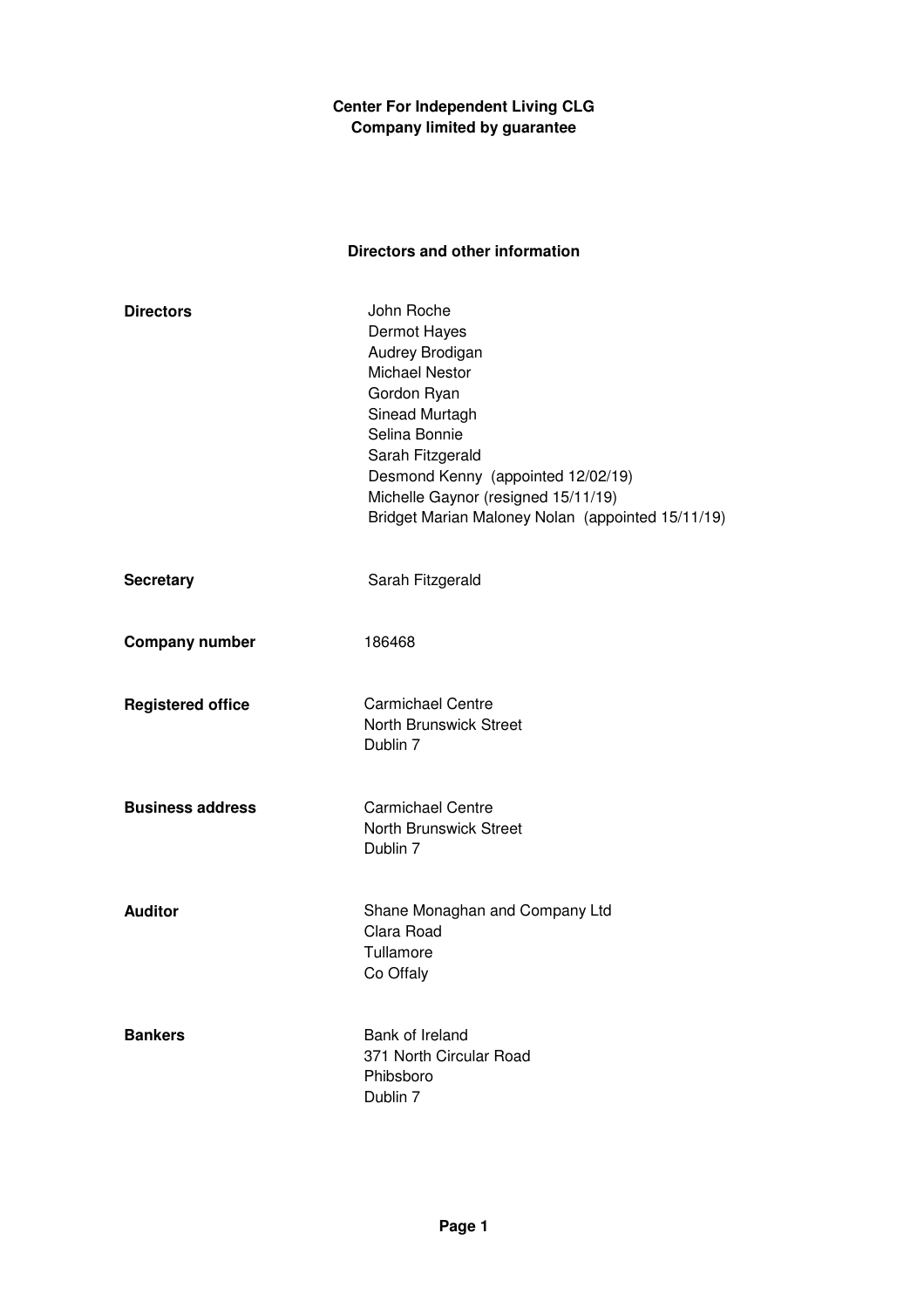### **Directors report**

The directors present their annual report and the audited financial statements of the company for the financial year ended 31 December 2019.

### **Directors**

The names of the persons who at any time during the financial year were directors of the company are as follows:

John Roche Selina Bonnie Dermot Hayes Sarah Fitzgerald Audrey Brodigan **Desmond Kenny** Michael Nestor **Michael Nestor** Michelle Gaynor Sinead Murtagh

Gordon Ryan Bridget Marian Maloney Nolan

### **Principal activities**

The primary activity of the company continued to be the empowerment of people with disabilities through the promotion and development of services.

The Company is limited by guarantee and does not have a share capital.

### **Development and performance**

The results for the year are set out in the profit and loss account.

### **Assets and liabilities and financial position**

The financial position is set out in the balance sheet.

### **Principal risks and uncertainties**

In common with similar companies operating in this sector, the company depends on government funding in order to continue with its activities. The government has committed itself to funding this organisation up to 31 December 2019. The directors are optimistic that the company will retain its current level of funding for the foreseeable future.

### **Dividends**

During the financial year the directors have not paid any dividends or recommended payment of a final dividend.

### **Accounting records**

The measures taken by the directors to secure compliance with the requirements of sections 281 to 285 of the Companies Act 2014 with regard to the keeping of accounting records are the implementation of necessary policies and procedures for recording transactions, the employment of competent accounting personnel with appropriate expertise and the provision of adequate resources to the financial function. The accounting records of the company are located at Carmichael Centre, North Brunswick Street, Dublin 7.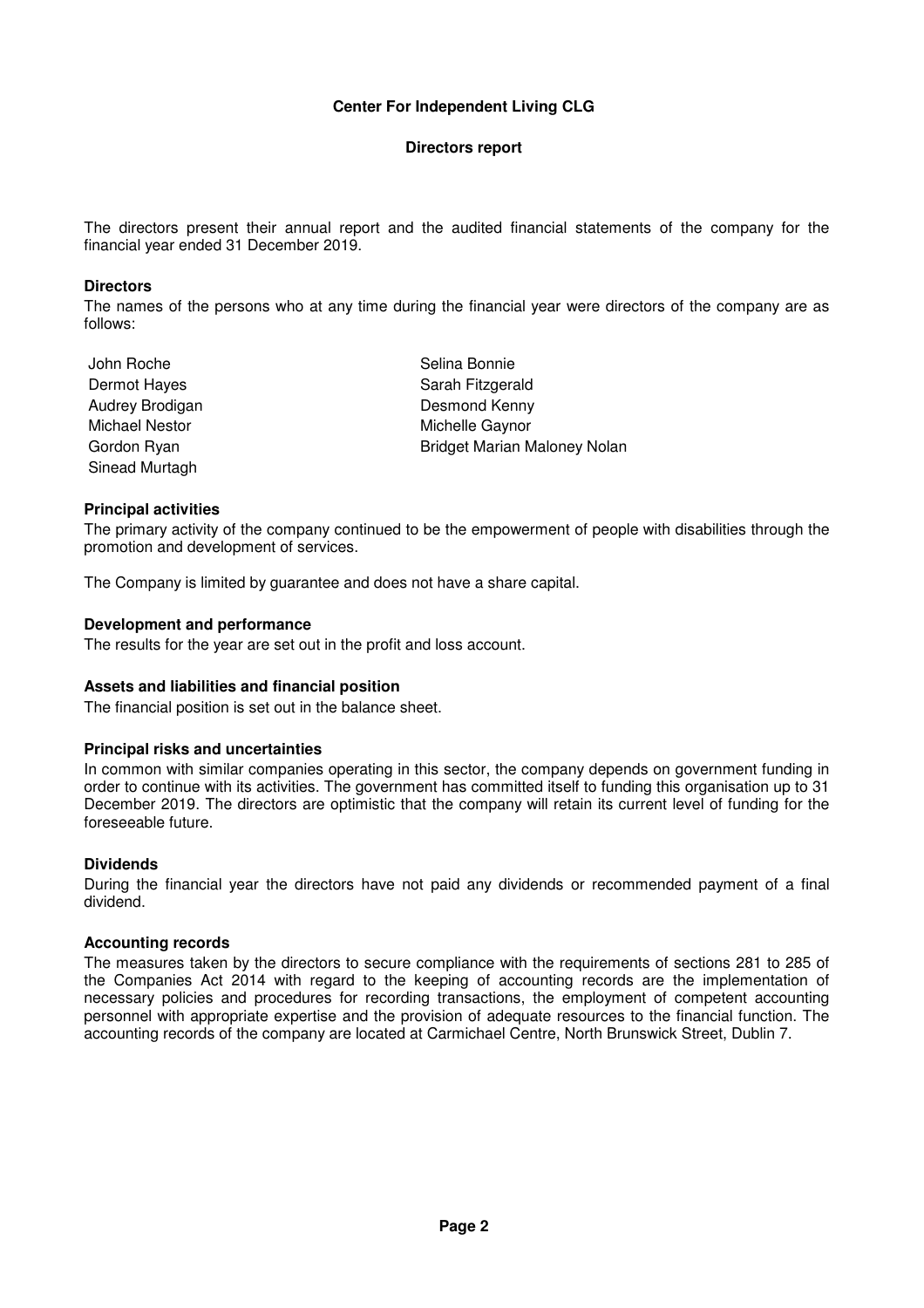### **Directors report (continued)**

## **Relevant audit information**

In the case of each of the persons who are directors at the time this report is approved in accordance with section 332 of Companies Act 2014:

- so far as each director is aware, there is no relevant audit information of which the company's statutory auditors are unaware, and
- each director has taken all the steps that he or she ought to have taken as a director in order to make himself or herself aware of any relevant audit information and to establish that the company's statutory auditors are aware of that information.

This report was approved by the board of directors on 6 October 2020 and signed on behalf of the board by:

 $\frac{1}{2}$  ,  $\frac{1}{2}$  ,  $\frac{1}{2}$  ,  $\frac{1}{2}$  ,  $\frac{1}{2}$  ,  $\frac{1}{2}$  ,  $\frac{1}{2}$  ,  $\frac{1}{2}$  ,  $\frac{1}{2}$  ,  $\frac{1}{2}$  ,  $\frac{1}{2}$  ,  $\frac{1}{2}$  ,  $\frac{1}{2}$  ,  $\frac{1}{2}$  ,  $\frac{1}{2}$  ,  $\frac{1}{2}$  ,  $\frac{1}{2}$  ,  $\frac{1}{2}$  ,  $\frac{1$ 

 **Director Director**

Gordon Ryan **Sarah Fitzgerald**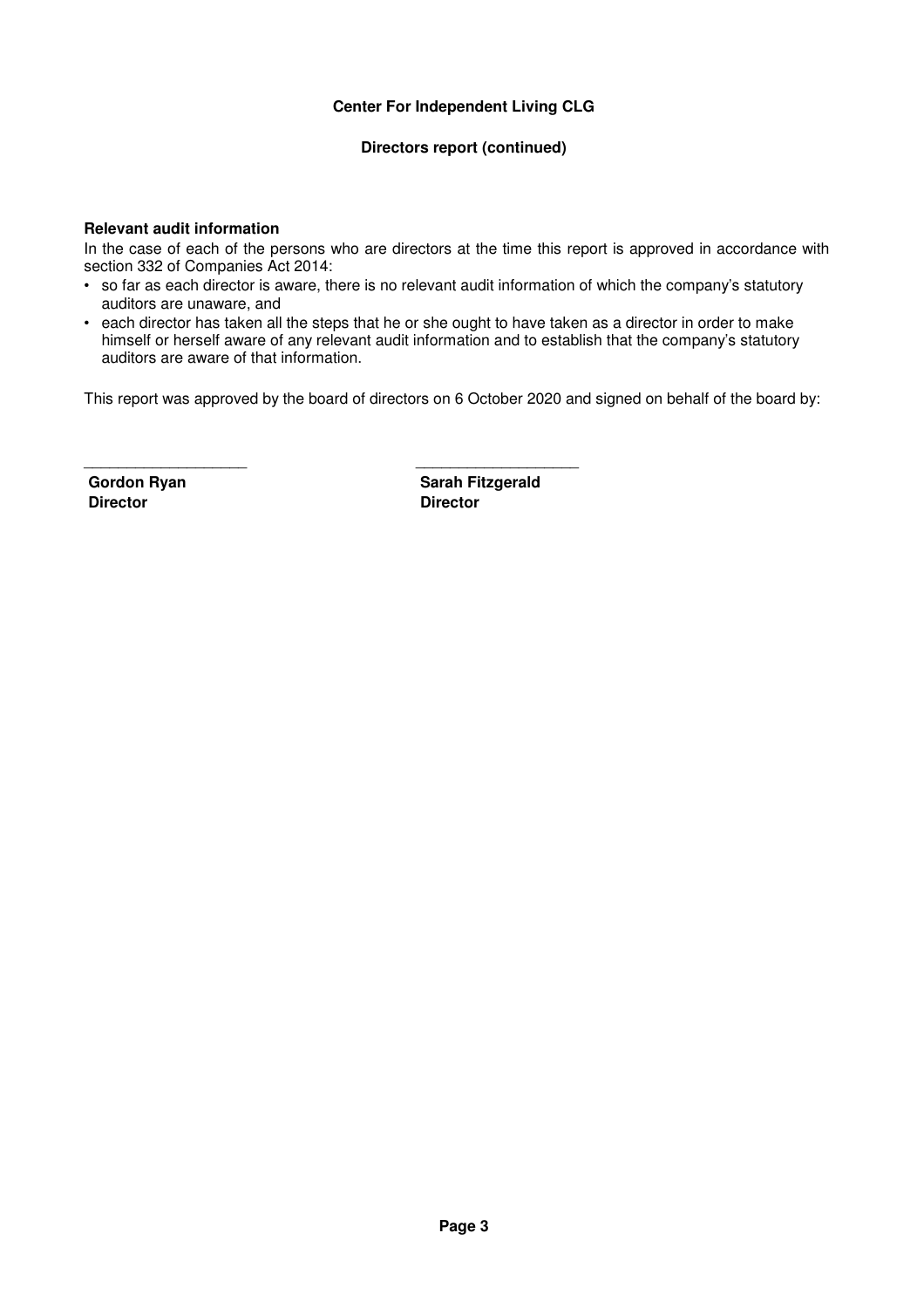### **Directors responsibilities statement**

The directors are responsible for preparing the directors report and the financial statements in accordance with applicable Irish law and regulations.

Irish company law requires the directors to prepare financial statements for each financial year. Under the law, the directors have elected to prepare the financial statements in accordance with the Companies Act 2014 and FRS 102 "The Financial Reporting Standard applicable in the UK and Republic of Ireland" issued by the Financial Reporting Council, and promulgated by the Institute of Chartered Accountants in Ireland. Under company law, the directors must not approve the financial statements unless they are satisfied that they give a true and fair view of the assets, liabilities and financial position of the company as at the financial year end date and of the profit or loss of the company for the financial year and otherwise comply with the Companies Act 2014.

In preparing these financial statements, the directors are required to:

- select suitable accounting policies and then apply them consistently;
- make judgments and accounting estimates that are reasonable and prudent;
- state whether the financial statements have been prepared in accordance with applicable accounting standards, identify those standards, and note the effect and the reasons for any material departure from those standards; and
- prepare the financial statements on the going concern basis unless it is inappropriate to presume that the company will continue in business.

The directors are responsible for ensuring that the company keeps or causes to be kept adequate accounting records which correctly explain and record the transactions of the company, enable at any time the assets, liabilities, financial position and profit or loss of the company to be determined with reasonable accuracy, enable them to ensure that the financial statements and directors report comply with the Companies Act 2014 and enable the financial statements to be audited. They are also responsible for safeguarding the assets of the company and hence for taking reasonable steps for the prevention and detection of fraud and other irregularities.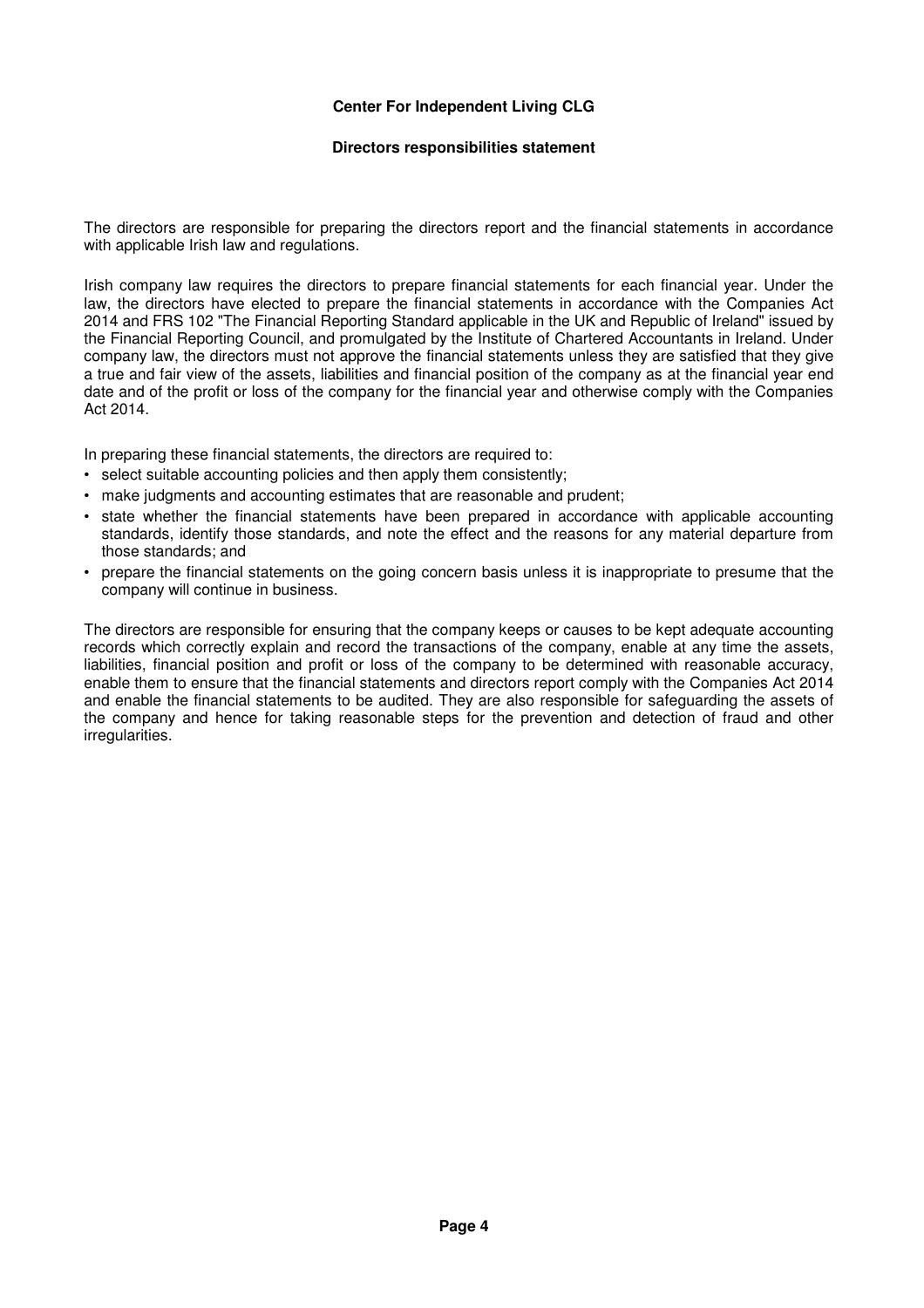# **Independent auditor's report to the members of Center For Independent Living CLG (continued)**

### **Report on the audit of the financial statements**

### **Opinion**

We have audited the financial statements of Center For Independent Living CLG for the financial year ended 31 December 2019 which comprise the profit and loss account, statement of income and retained earnings, balance sheet, statement of cash flows and notes to the financial statements, including a summary of significant accounting policies set out in note 3. The financial reporting framework that has been applied in their preparation is Irish law and FRS 102 The Financial Reporting Standard applicable in the UK and Republic of Ireland.

In our opinion the financial statements:

- give a true and fair view of the assets, liabilities and financial position of the company as at 31 December 2019 and of its loss for the financial year then ended;
- have been properly prepared in accordance with FRS 102 The Financial Reporting Standard applicable in the UK and Republic of Ireland; and
- have been prepared in accordance with the requirements of the Companies Act 2014.

### **Basis for opinion**

We conducted our audit in accordance with International Standards on Auditing (Ireland) (ISAs (Ireland)) and applicable law. Our responsibilities under those standards are further described in the section of our report. We are independent of the company in accordance with the ethical requirements that are relevant to our audit of the financial statements in Ireland, including the Ethical Standard issued by the Irish Auditing and Accounting Supervisory Authority (IAASA), and we have fulfilled our other ethical responsibilities in accordance with these requirements. We believe that the audit evidence we have obtained is sufficient and appropriate to provide a basis for our opinion.

# **Conclusions relating to going concern**

We have nothing to report in respect of the following matters in relation to which ISAs (Ireland) require us to report to you where:

- the directors' use of the going concern basis of accounting in the preparation of the financial statements is not appropriate; or
- the directors have not disclosed in the financial statements any identified material uncertainties that may cast significant doubt about the company's ability to continue to adopt the going concern basis of accounting for a period of at least twelve months from the date when the financial statements are authorised for issue.

### **Other Information**

The directors are responsible for the other information. The other information comprises the information included in the annual report, other than the financial statements and our auditor's report thereon. Our opinion on the financial statements does not cover the other information and, except to the extent otherwise explicitly stated in our report, we do not express any form of assurance conclusion thereon.

In connection with our audit of the financial statements, our responsibility is to read the other information and, in doing so, consider whether the other information is materially inconsistent with the financial statements or our knowledge obtained in the audit or otherwise appears to be materially misstated. If we identify such material inconsistencies or apparent material misstatements, we are required to determine whether there is a material misstatement in the financial statements or a material misstatement of the other information. If, based on the work we have performed, we conclude that there is a material misstatement of this other information, we are required to report that fact.

We have nothing to report in this regard.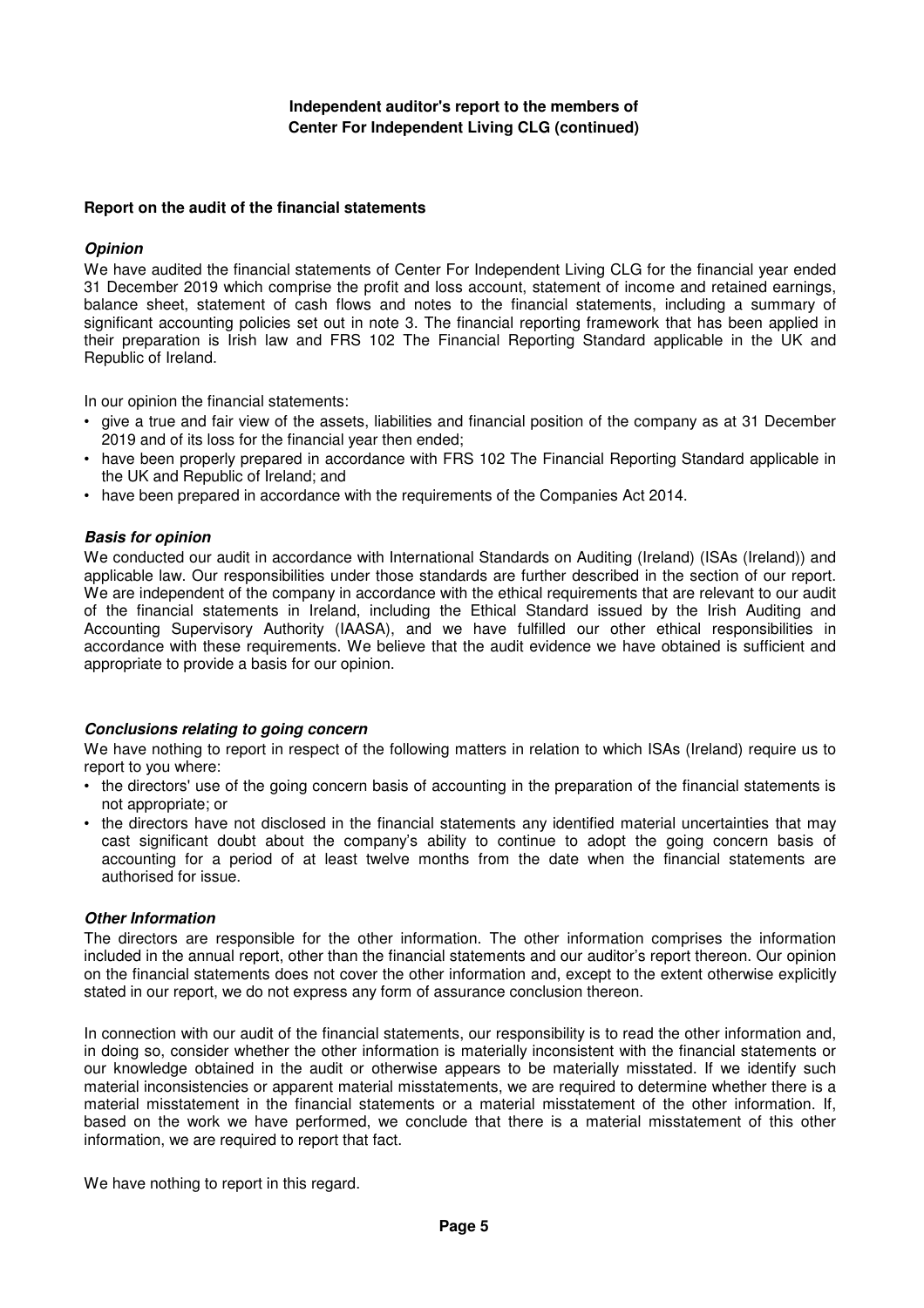# **Opinions on other matters prescribed by the Companies Act 2014**

Based solely on the work undertaken in the course of the audit, we report that:

- in our opinion, the information given in the directors' report is consistent with the financial statements; and
- in our opinion, the directors' report has been prepared in accordance with applicable legal requirements.

We have obtained all the information and explanations which we consider necessary for the purposes of our audit.

In our opinion the accounting records of the company were sufficient to permit the financial statements to be readily and properly audited, and financial statements are in agreement with the accounting records.

## **Matters on which we are required to report by exception**

Based on the knowledge and understanding of the company and its environment obtained in the course of the audit, we have not identified material misstatements in the directors' report.

The Companies Act 2014 requires us to report to you if, in our opinion, the disclosures of directors' remuneration and transactions required by sections 305 to 312 of the Act are not made. We have nothing to report in this regard.

## **Respective responsibilities**

## **Responsibilities of directors for the financial statements**

As explained more fully in the directors' responsibilities statement, the directors are responsible for the preparation of the financial statements and for being satisfied that they give a true and fair view, and for such internal control as the directors determine is necessary to enable the preparation of financial statements that are free from material misstatement, whether due to fraud or error.

In preparing the financial statements, the directors are responsible for assessing the company's ability to continue as a going concern, disclosing, as applicable, matters related to going concern and using the going concern basis of accounting unless the management either intends to liquidate the company or to cease operations, or have no realistic alternative but to do so.

## **Auditor's responsibilities for the audit of the financial statements**

Our objectives are to obtain reasonable assurance about whether the financial statements as a whole are free from material misstatement, whether due to fraud or error, and to issue an auditor's report that includes our opinion. Reasonable assurance is a high level of assurance, but is not a guarantee that an audit conducted in accordance with ISAs (Ireland) will always detect a material misstatement when it exists. Misstatements can arise from fraud or error and are considered material if, individually or in the aggregate, they could reasonably be expected to influence the economic decisions of users taken on the basis of these financial statements.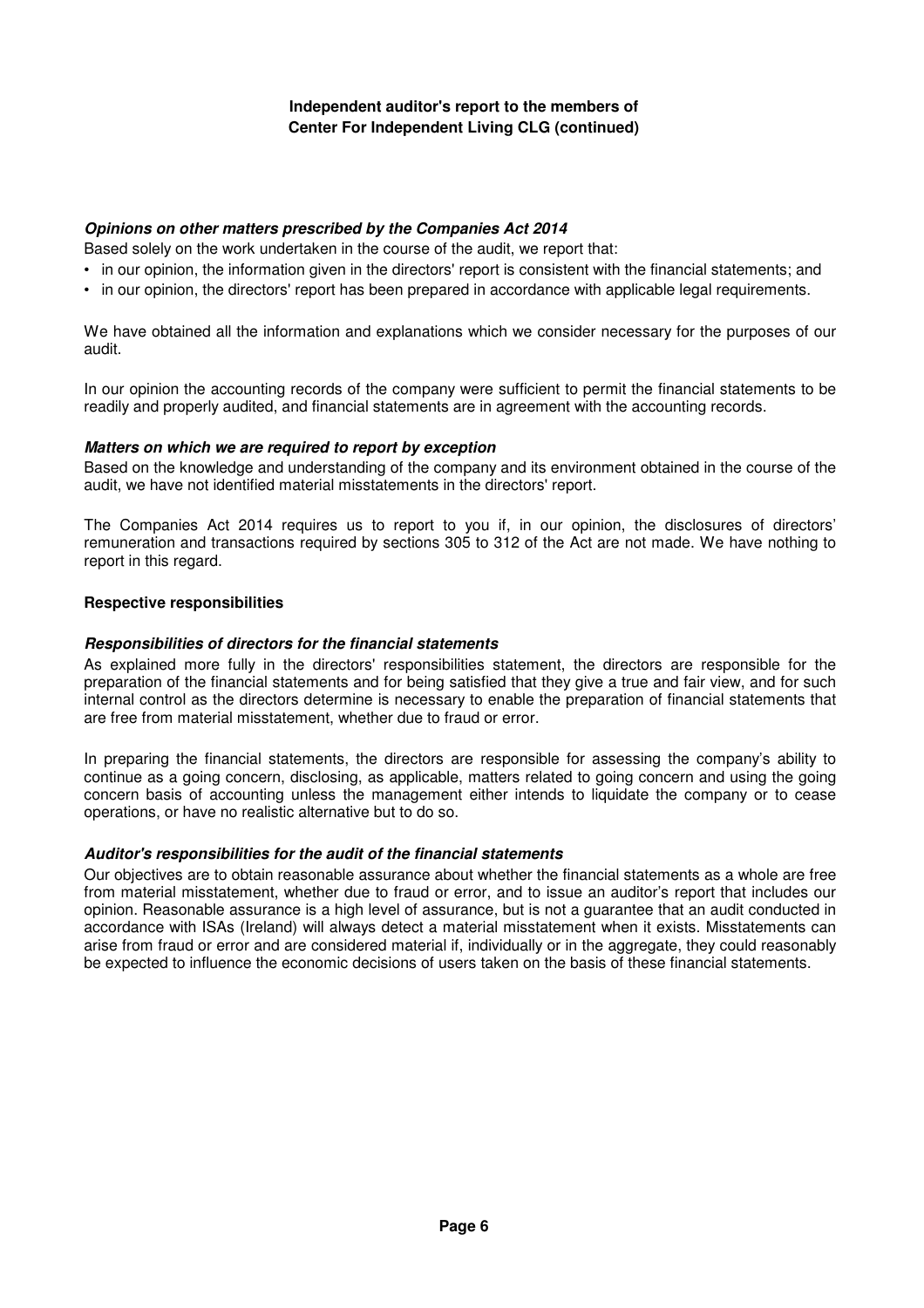# **Independent auditor's report to the members of Center For Independent Living CLG (continued)**

As part of an audit in accordance with ISAs (Ireland), we exercise professional judgment and maintain professional scepticism throughout the audit. We also:

- Identify and assess the risks of material misstatement of the financial statements, whether due to fraud or error, design and perform audit procedures responsive to those risks, and obtain audit evidence that is sufficient and appropriate to provide a basis for our opinion. The risk of not detecting a material misstatement resulting from fraud is higher than for one resulting from error, as fraud may involve collusion, forgery, intentional omissions, misrepresentations, or the override of internal control.
- Obtain an understanding of internal control relevant to the audit in order to design audit procedures that are appropriate in the circumstances, but not for the purpose of expressing an opinion on the effectiveness of the internal control.
- Evaluate the appropriateness of accounting policies used and the reasonableness of accounting estimates and related disclosures made by the directors.
- Conclude on the appropriateness of the directors' use of the going concern basis of accounting and, based on the audit evidence obtained, whether a material uncertainty exists related to events or conditions that may cast significant doubt on the company's ability to continue as a going concern. If we conclude that a material uncertainty exists, we are required to draw attention in our auditor's report to the related disclosures in the financial statements or, if such disclosures are inadequate, to modify our opinion. Our conclusions are based on the audit evidence obtained up to the date of our auditor's report. However, future events or conditions may cause the company to cease to continue as a going concern.
- Evaluate the overall presentation, structure and content of the financial statements, including the disclosures, and whether the financial statements represent the underlying transactions and events in a manner that achieves fair presentation.

We communicate with those charged with governance regarding, among other matters, the planned scope and timing of the audit and significant audit findings, including any significant deficiencies in internal control that we identify during our audit.

## **The purpose of our audit work and to whom we owe our responsibilities**

Our report is made solely to the company's members, as a body, in accordance with section 391 of the Companies Act 2014. Our audit work has been undertaken so that we might state to the company's members those matters we are required to state to them in an auditor's report and for no other purpose. To the fullest extent permitted by law, we do not accept or assume responsibility to anyone other than the company and the company's members, as a body, for our audit work, for this report, or for the opinions we have formed.

\_\_\_\_\_\_\_\_\_\_\_\_\_\_\_\_\_\_\_\_ Shane Monaghan For and on behalf of Shane Monaghan and Company Ltd Chartered accountants & statutory auditors Clara Road Tullamore Co Offaly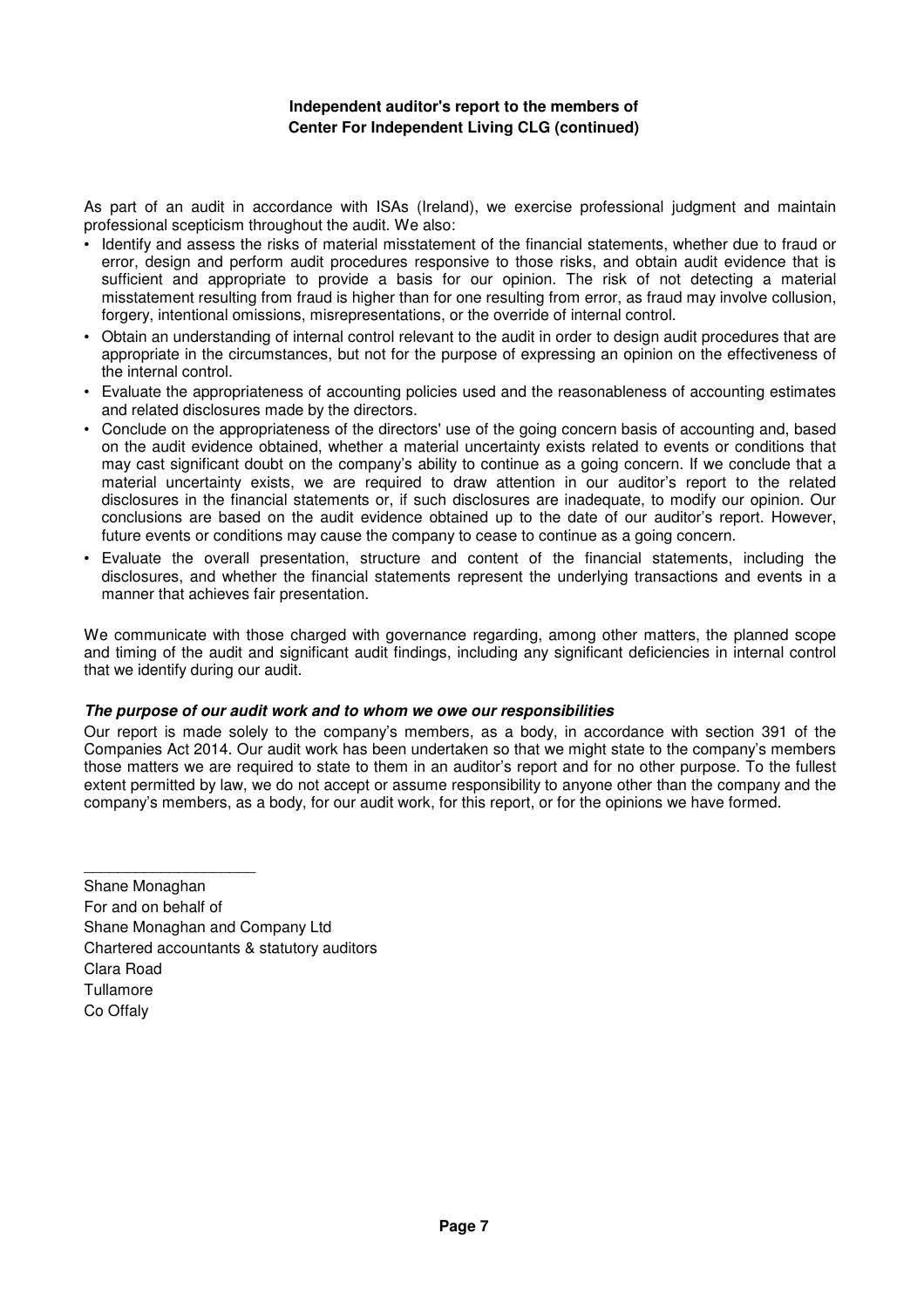# **Profit and loss account Financial year ended 31 December 2019**

|                                              |             | 2019       | 2018       |
|----------------------------------------------|-------------|------------|------------|
|                                              | <b>Note</b> | €          | €          |
| <b>Turnover</b>                              | 5           | 371,270    | 249,876    |
| <b>Gross profit</b>                          |             | 371,270    | 249,876    |
| Administrative expenses                      |             | (378, 535) | (250, 398) |
| <b>Operating loss</b>                        | 6           | (7, 265)   | (522)      |
| Other interest receivable and similar income | 8           | 33         | 34         |
| Loss before taxation                         |             | (7, 232)   | (488)      |
| Tax on loss                                  |             |            |            |
| Loss for the financial year                  |             | (7, 232)   | (488)      |

All the activities of the company are from continuing operations.

The company has no other recognised items of income and expenses other than the results for the financial year as set out above.

**The notes on pages 12 to 17 form part of these financial statements.**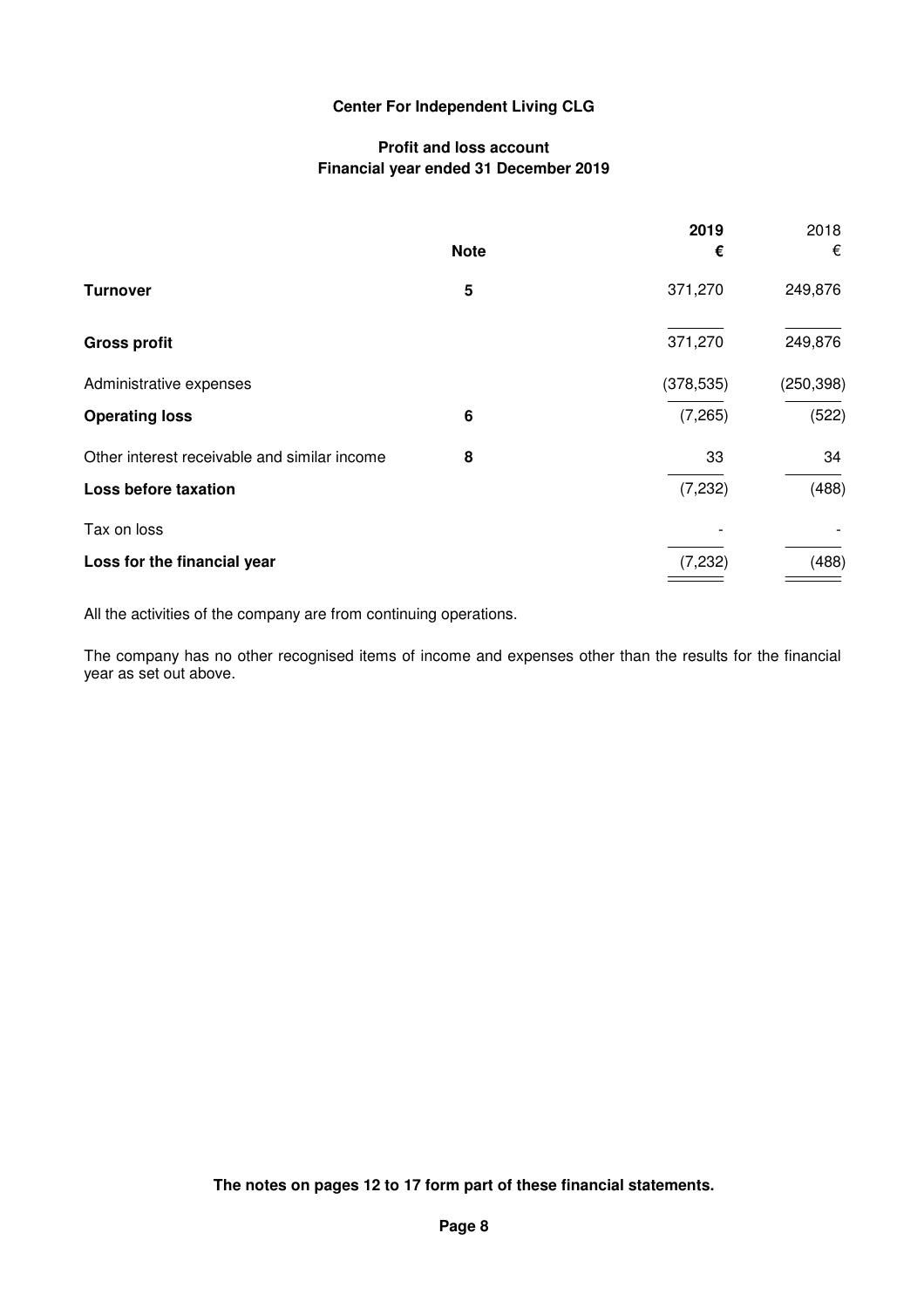# **Statement of income and retained earnings Financial year ended 31 December 2019**

|                                                      | 2019<br>€ | 2018<br>€ |
|------------------------------------------------------|-----------|-----------|
| Loss for the financial year                          | (7,232)   | (488)     |
| Retained earnings at the start of the financial year | 2.007     | 2,495     |
| Retained earnings at the end of the financial year   | (5, 225)  | 2,007     |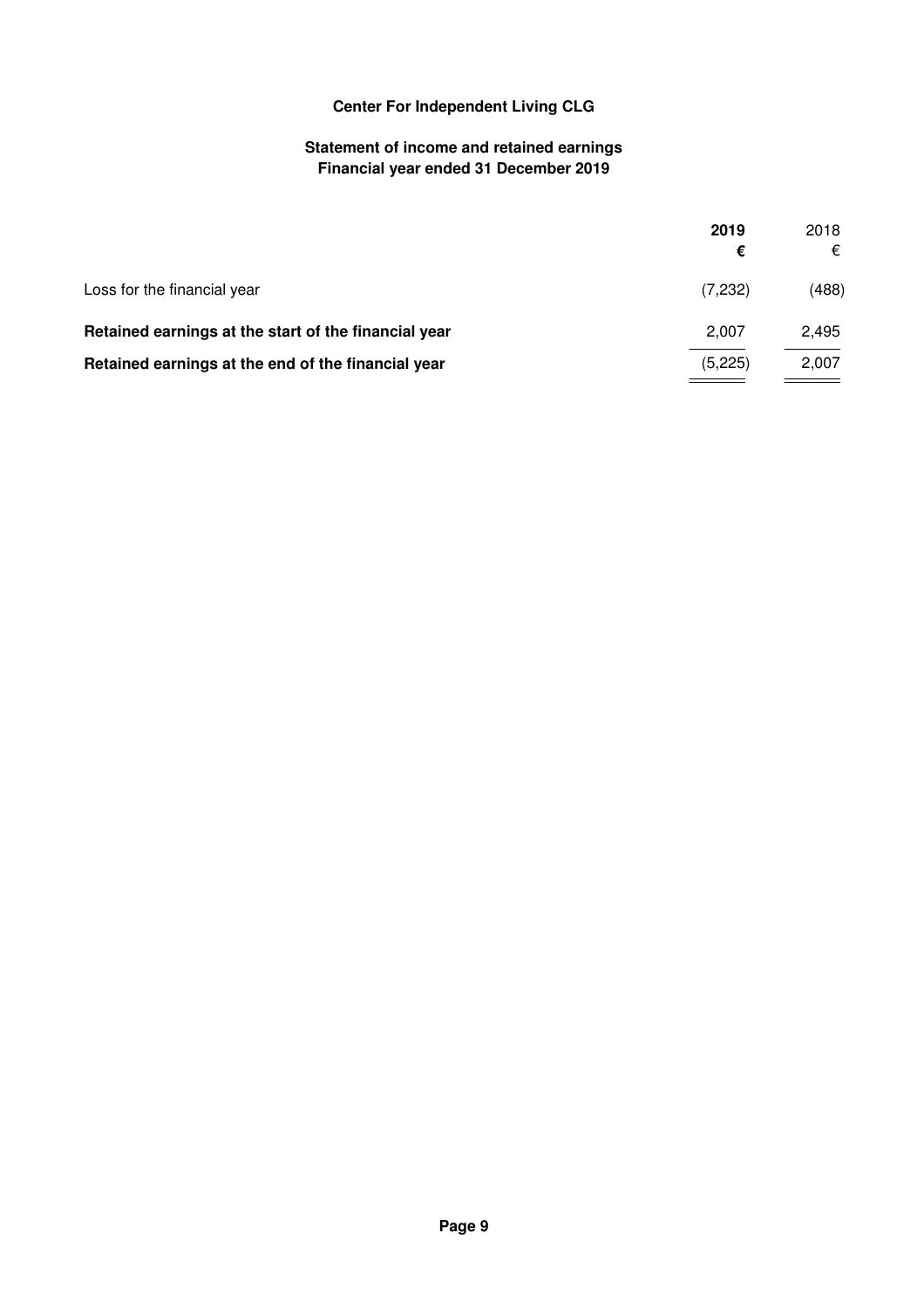# **Balance sheet As at 31 December 2019**

|                                              | 2019        |            | 2018     |           |        |
|----------------------------------------------|-------------|------------|----------|-----------|--------|
|                                              | <b>Note</b> | €          | €        | €         | €      |
| <b>Fixed assets</b>                          |             |            |          |           |        |
| Tangible assets                              | 10          | 1,834      |          | 1,838     |        |
|                                              |             |            | 1,834    |           | 1,838  |
| <b>Current assets</b>                        |             |            |          |           |        |
| Debtors                                      | 11          | 2,613      |          | 1,378     |        |
| Cash at bank and in hand                     |             | 212,378    |          | 116,028   |        |
|                                              |             | 214,991    |          | 117,406   |        |
| <b>Creditors: amounts falling due</b>        |             |            |          |           |        |
| within one year                              | 12          | (131, 994) |          | (27, 181) |        |
| Net current assets                           |             |            | 82,997   |           | 90,225 |
| <b>Total assets less current liabilities</b> |             |            | 84,831   |           | 92,063 |
| <b>Net assets</b>                            |             |            | 84,831   |           | 92,063 |
|                                              |             |            |          |           |        |
| <b>Capital and reserves</b>                  |             |            |          |           |        |
| Capital reserves                             |             |            | 90,056   |           | 90,056 |
| Profit and loss account                      |             |            | (5, 225) |           | 2,007  |
| <b>Members funds</b>                         |             |            | 84,831   |           | 92,063 |

These financial statements were approved by the board of directors on 6 October 2020 and signed on behalf of the board by:

**\_\_\_\_\_\_\_\_\_\_\_\_\_\_\_\_\_\_\_\_ \_\_\_\_\_\_\_\_\_\_\_\_\_\_\_\_\_\_\_\_**

**Director** Director

**Gordon Ryan Sarah Fitzgerald** 

**The notes on pages 12 to 17 form part of these financial statements.**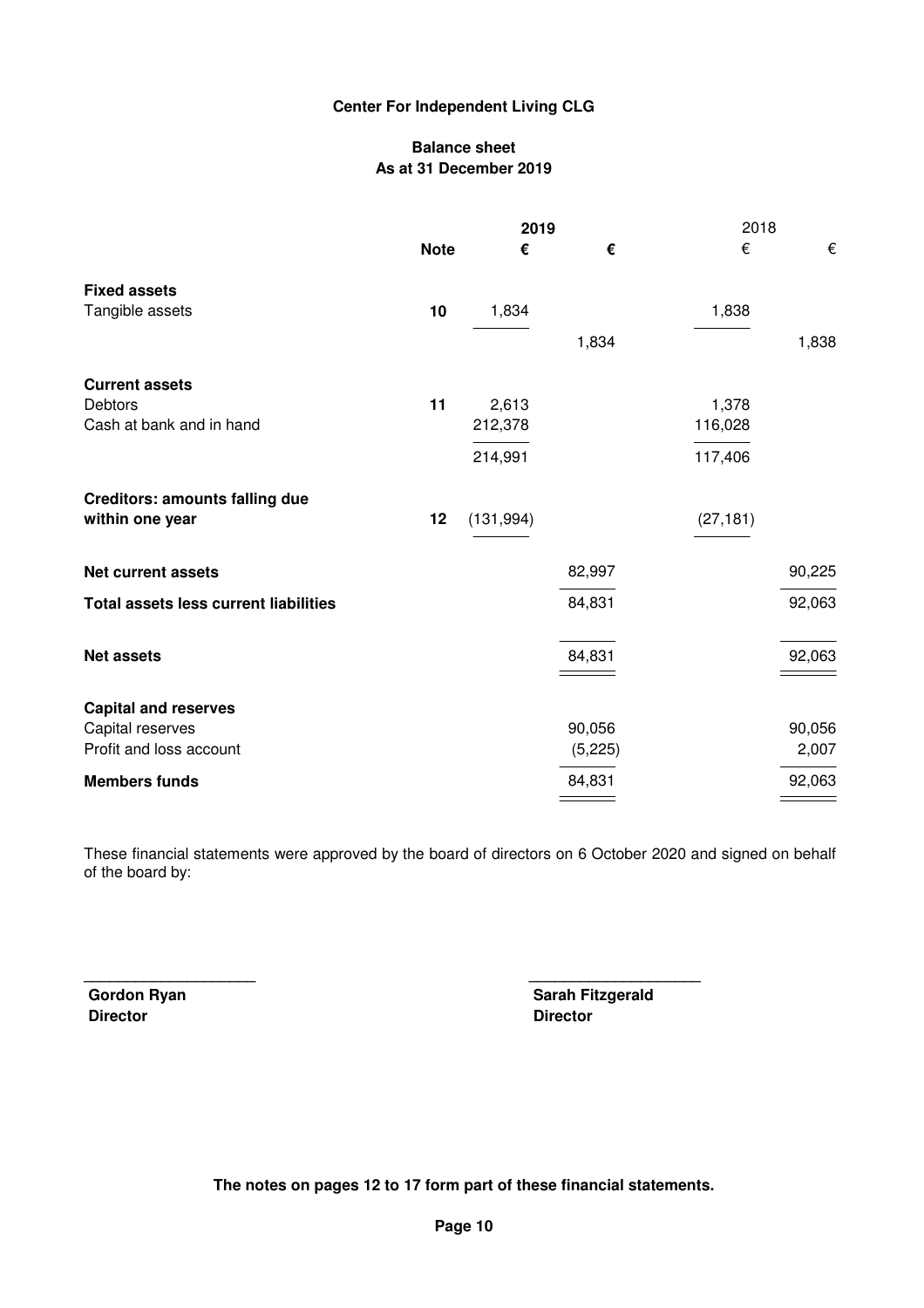# **Statement of cash flows Financial year ended 31 December 2019**

|                                                          | 2019<br>€ | 2018<br>€ |
|----------------------------------------------------------|-----------|-----------|
| Cash flows from operating activities                     |           |           |
| Loss for the financial year                              | (7, 232)  | (488)     |
| Adjustments for:                                         |           |           |
| Depreciation of tangible assets                          | 985       | 680       |
| Other interest receivable and similar income             | (33)      | (34)      |
| Accrued expenses/(income)                                | (4,983)   | 6,592     |
| Changes in:                                              |           |           |
| Trade and other debtors                                  | (1,235)   | 4,108     |
| Trade and other creditors                                | 109,796   | (1,880)   |
| Cash generated from operations                           | 97,298    | 8,978     |
| Interest received                                        | 33        | 34        |
| Net cash from operating activities                       | 97,331    | 9,012     |
| Cash flows from investing activities                     |           |           |
| Purchase of tangible assets                              | (981)     | (1,631)   |
| Net cash used in investing activities                    | (981)     | (1,631)   |
| Net increase/(decrease) in cash and cash equivalents     | 96,350    | 7,381     |
| Cash and cash equivalents at beginning of financial year | 116,028   | 108,647   |
| Cash and cash equivalents at end of financial year       | 212,378   | 116,028   |
|                                                          |           |           |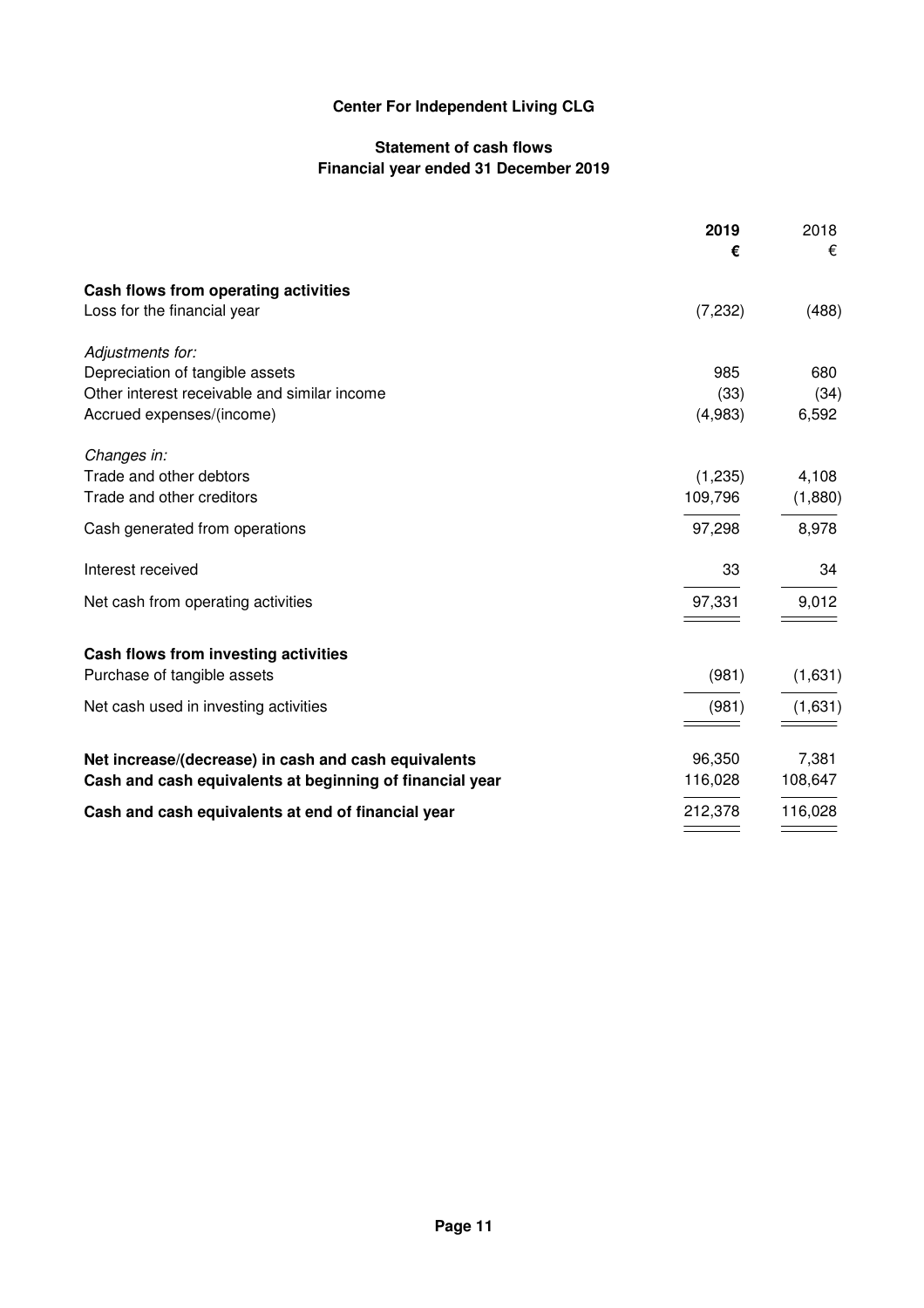### **Notes to the financial statements Financial year ended 31 December 2019**

### **1. General information**

The company is a private company limited by guarantee, registered in Ireland. The address of the registered office is Carmichael Centre, North Brunswick Street, Dublin 7.

### **2. Statement of compliance**

These financial statements have been prepared in compliance with FRS 102, 'The Financial Reporting Standard applicable in the UK and Republic of Ireland'.

#### **3. Accounting policies and measurement bases**

#### **Basis of preparation**

The financial statements have been prepared on the historical cost basis, as modified by the revaluation of certain financial assets and liabilities and investment properties measured at fair value through profit or loss.

The financial statements are prepared in Euro, which is the functional currency of the entity.

#### **Turnover**

Turnover is measured at the fair value of the consideration received or receivable for goods supplied and services rendered, net of discounts and Value Added Tax.

Revenue from the sale of goods is recognised when the significant risks and rewards of ownership have transferred to the buyer, usually on despatch of the goods; the amount of revenue can be measured reliably; it is probable that the associated economic benefits will flow to the entity and the costs incurred or to be incurred in respect of the transactions can be measured reliably.

### **Tangible assets**

Tangible assets are initially recorded at cost, and are subsequently stated at cost less any accumulated depreciation and impairment losses.

Any tangible assets carried at revalued amounts are recorded at the fair value at the date of revaluation less any subsequent accumulated depreciation and subsequent accumulated impairment losses.

An increase in the carrying amount of an asset as a result of a revaluation, is recognised in other comprehensive income and accumulated in capital and reserves, except to the extent it reverses a revaluation decrease of the same asset previously recognised in profit or loss. A decrease in the carrying amount of an asset as a result of revaluation is recognised in other comprehensive income to the extent of any previously recognised revaluation increase accumulated in capital and reserves in respect of that asset. Where a revaluation decrease exceeds the accumulated revaluation gains accumulated in capital and reserves in respect of that asset, the excess shall be recognised in profit or loss.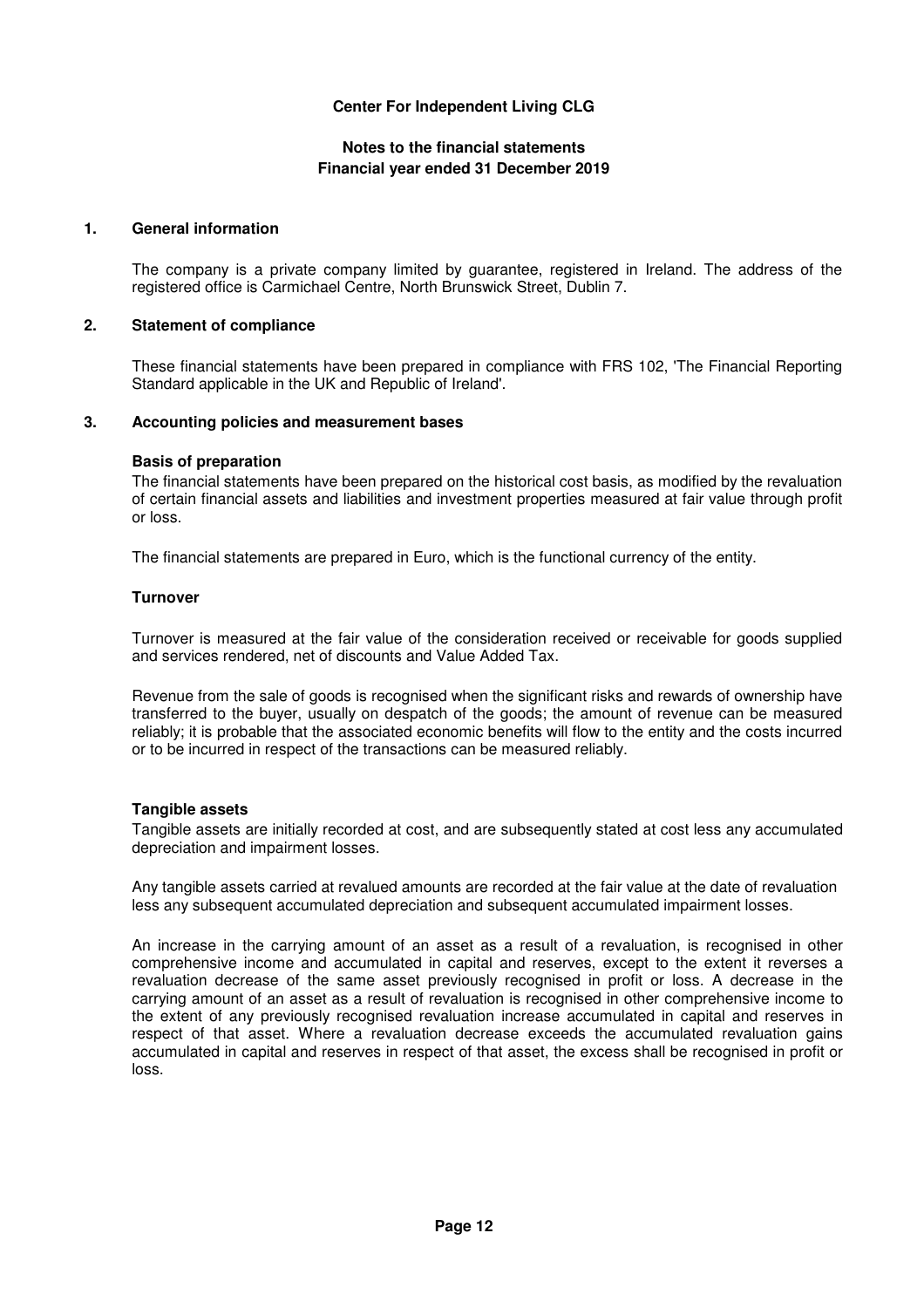### **Notes to the financial statements (continued) Financial year ended 31 December 2019**

### **Depreciation**

Depreciation is calculated so as to write off the cost or valuation of an asset, less its residual value, over the useful economic life of that asset as follows:

Fittings fixtures and equipment - 25% straight line

If there is an indication that there has been a significant change in depreciation rate, useful life or residual value of tangible assets, the depreciation is revised prospectively to reflect the new estimates.

### **Impairment**

A review for indicators of impairment is carried out at each reporting date, with the recoverable amount being estimated where such indicators exist. Where the carrying value exceeds the recoverable amount, the asset is impaired accordingly. Prior impairments are also reviewed for possible reversal at each reporting date.

When it is not possible to estimate the recoverable amount of an individual asset, an estimate is made of the recoverable amount of the cash-generating unit to which the asset belongs. The cash-generating unit is the smallest identifiable group of assets that includes the asset and generates cash inflows that are largely independent of the cash inflows from other assets or groups of assets.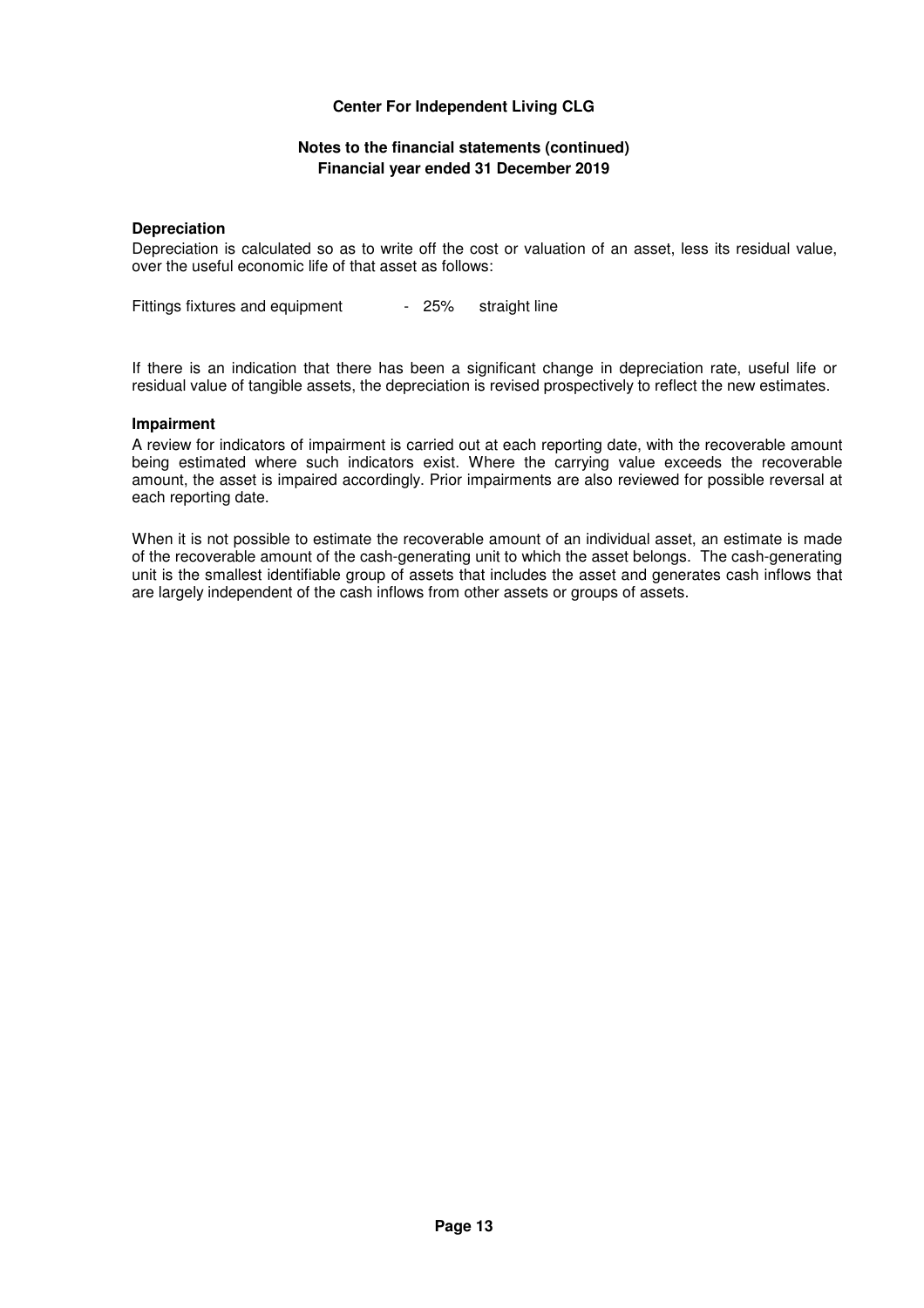### **Notes to the financial statements (continued) Financial year ended 31 December 2019**

### **Financial instruments**

A financial asset or a financial liability is recognised only when the company becomes a party to the contractual provisions of the instrument.

Basic financial instruments are initially recognised at the transaction price, unless the arrangement constitutes a financing transaction, where it is recognised at the present value of the future payments discounted at a market rate of interest for a similar debt instrument.

Debt instruments are subsequently measured at amortised cost.

Where investments in non-convertible preference shares and non-puttable ordinary shares or preference shares are publicly traded or their fair value can otherwise be measured reliably, the investment is subsequently measured at fair value with changes in fair value recognised in profit or loss. All other such investments are subsequently measured at cost less impairment.

Other financial instruments, including derivatives, are initially recognised at fair value, unless payment for an asset is deferred beyond normal business terms or financed at a rate of interest that is not a market rate, in which case the asset is measured at the present value of the future payments discounted at a market rate of interest for a similar debt instrument.

Other financial instruments are subsequently measured at fair value, with any changes recognised in profit or loss, with the exception of hedging instruments in a designated hedging relationship.

Financial assets that are measured at cost or amortised cost are reviewed for objective evidence of impairment at the end of each reporting date. If there is objective evidence of impairment, an impairment loss is recognised in profit or loss immediately.

For all equity instruments regardless of significance, and other financial assets that are individually significant, these are assessed individually for impairment. Other financial assets or either assessed individually or grouped on the basis of similar credit risk characteristics.

Any reversals of impairment are recognised in profit or loss immediately, to the extent that the reversal does not result in a carrying amount of the financial asset that exceeds what the carrying amount would have been had the impairment not previously been recognised.

### **Taxation**

The company has tax exempt charitable status, CHY 10969.

### **4. Limited by guarantee**

The company is one limited by guarantee not having a share capital. The liability of each member, in the event of the company being wound up is  $€1$ .

### **5. Turnover**

The whole of the turnover is attributable to the principal activity of the company which is wholly undertaken in Ireland.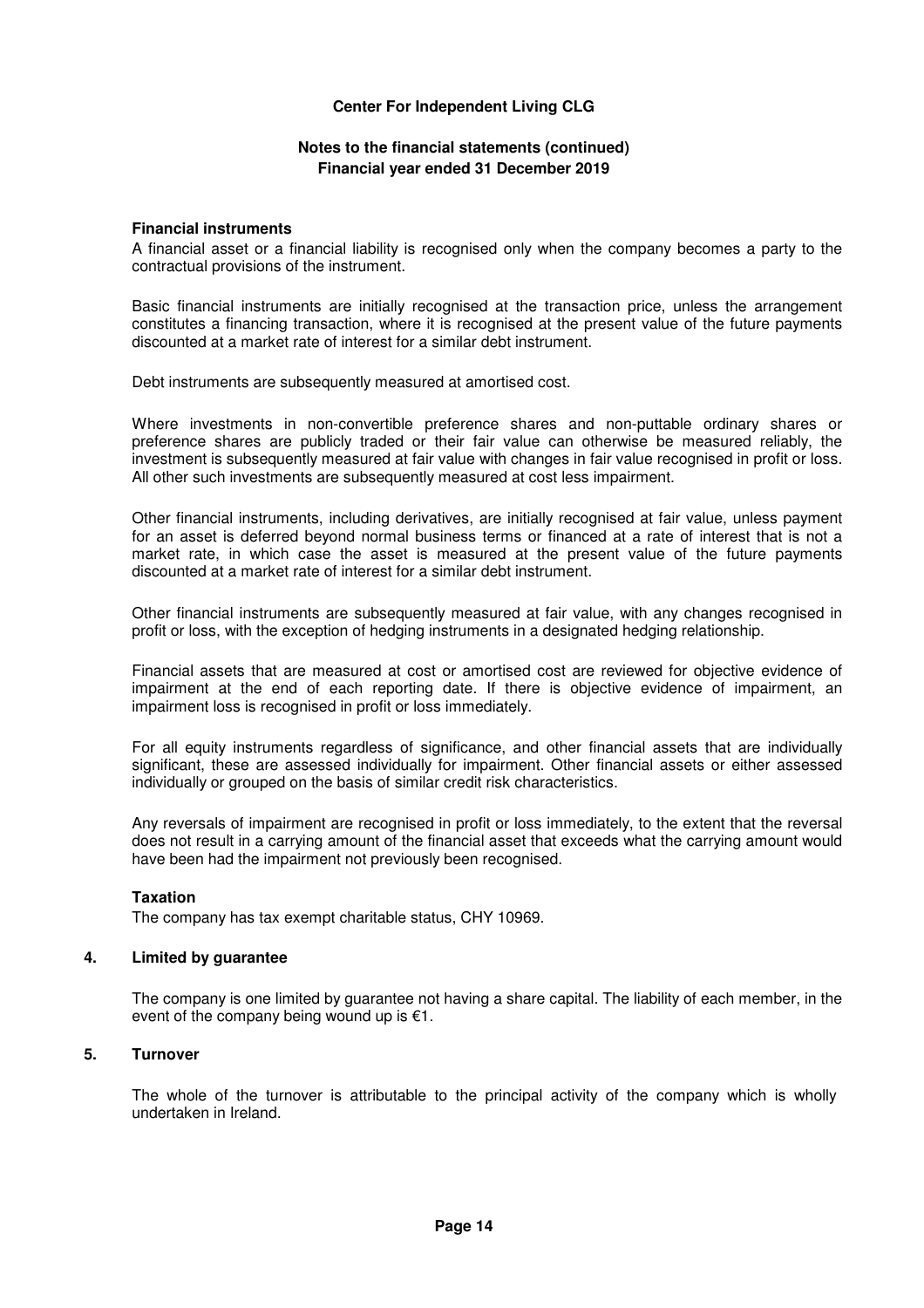# **Notes to the financial statements (continued) Financial year ended 31 December 2019**

### **6. Operating loss**

Operating loss is stated after charging/(crediting):

|                                                        | 2019  | 2018  |
|--------------------------------------------------------|-------|-------|
|                                                        |       | €     |
| Depreciation of tangible assets                        | 985   | 680   |
| Fees payable for the audit of the financial statements | 3.595 | 3.090 |
|                                                        |       |       |

# **7. Staff costs**

The average number of persons employed by the company during the financial year, including the directors, was as follows:

| 2018           | 2019          |       |
|----------------|---------------|-------|
| Number         | <b>Number</b> |       |
| $\overline{4}$ |               | Staff |
|                |               |       |

The aggregate payroll costs incurred during the financial year were:

|                        | 2019    | 2018    |
|------------------------|---------|---------|
|                        | €       | €       |
| Wages and salaries     | 262,829 | 158,830 |
| Social insurance costs | 28,843  | 17,197  |
|                        | 291,672 | 176,027 |
|                        |         |         |

## **8. Other interest receivable and similar income**

|               | 2019 | 2018 |
|---------------|------|------|
|               |      | €    |
| Bank deposits | 33   | 34   |
|               |      |      |

# **9. Appropriations of profit and loss account**

| .                                  | 2019     | 2018<br>€ |
|------------------------------------|----------|-----------|
| At the start of the financial year | 2.007    | 2,495     |
| Loss for the financial year        | (7, 232) | (488)     |
| At the end of the financial year   | (5,225)  | 2,007     |
|                                    |          |           |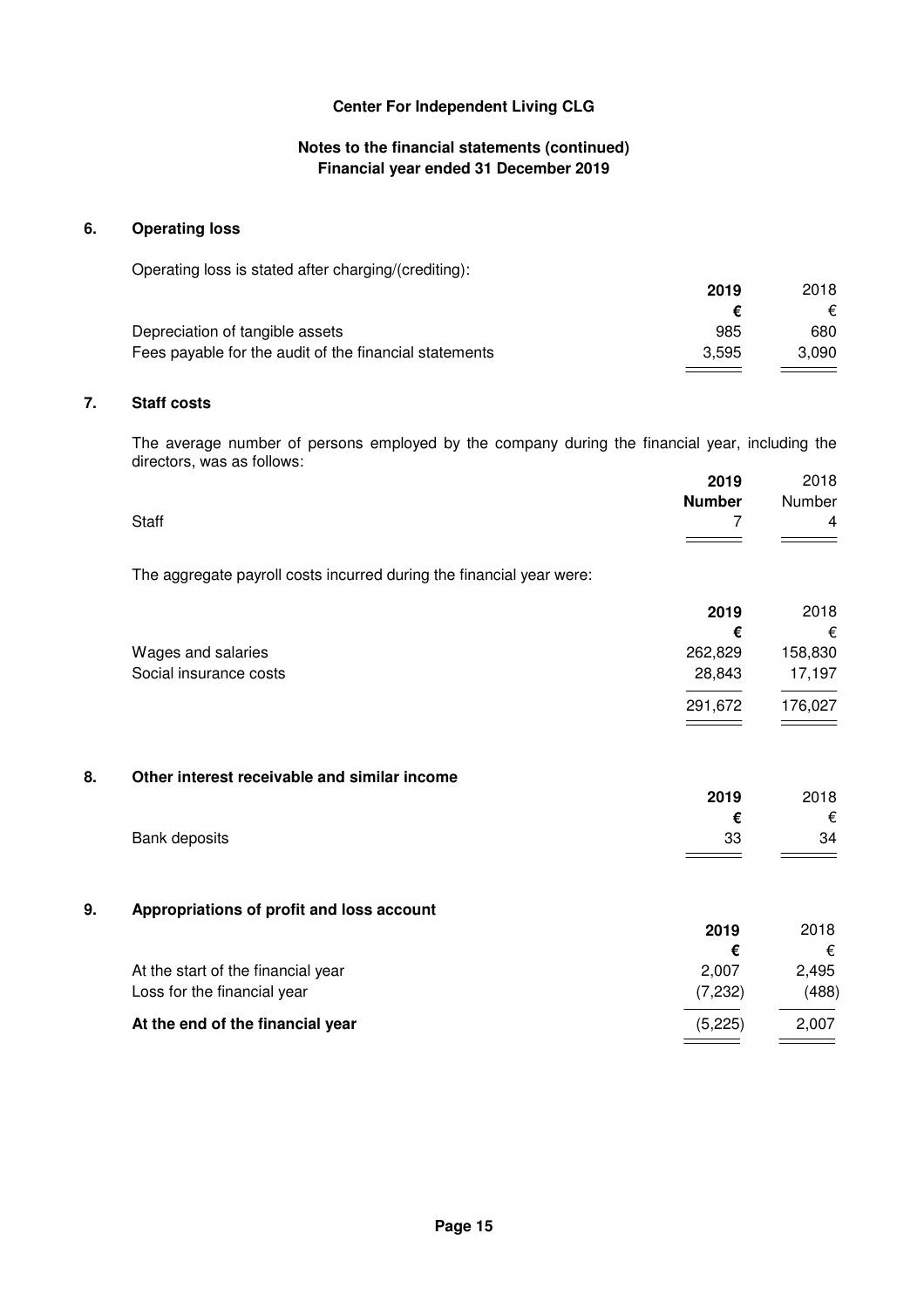## **Notes to the financial statements (continued) Financial year ended 31 December 2019**

### **10. Tangible assets**

**11.** 

|     |                                                | Fixtures,<br>fittings and<br>equipment<br>€ | <b>Total</b><br>€ |
|-----|------------------------------------------------|---------------------------------------------|-------------------|
|     | <b>Cost</b>                                    |                                             |                   |
|     | At 1 January 2019                              | 40,125                                      | 40,125            |
|     | Additions                                      | 981                                         | 981               |
|     | At 31 December 2019                            | 41,106                                      | 41,106            |
|     | <b>Depreciation</b>                            |                                             |                   |
|     | At 1 January 2019                              | 38,287                                      | 38,287            |
|     | Charge for the<br>financial year               | 985                                         | 985               |
|     | At 31 December 2019                            | 39,272                                      | 39,272            |
|     | <b>Carrying amount</b>                         |                                             |                   |
|     | At 31 December 2019                            | 1,834                                       | 1,834             |
|     | At 31 December 2018                            | 1,838                                       | 1,838             |
|     |                                                |                                             |                   |
| 11. | <b>Debtors</b>                                 |                                             |                   |
|     |                                                | 2019                                        | 2018              |
|     |                                                | €                                           | €                 |
|     | Prepayments                                    | 2,613                                       | 1,378             |
| 12. | Creditors: amounts falling due within one year |                                             |                   |
|     |                                                | 2019                                        | 2018              |
|     |                                                | €                                           | €                 |
|     | Trade creditors                                | 48                                          | 1,417             |
|     | Tax and social insurance:                      |                                             |                   |
|     | PAYE and social welfare                        | 18,805                                      | 15,884            |
|     | Accruals                                       | 4,897                                       | 9,880             |
|     | Deferred income                                | 108,244                                     |                   |
|     |                                                | 131,994                                     | 27,181            |

### **13. Contingent assets and liabilities**

The company is dependent on ongoing renewal of government funding in order to continue providing services. Potential future redundancy costs quantified as at 31 December 2019 amounts to €34,656.